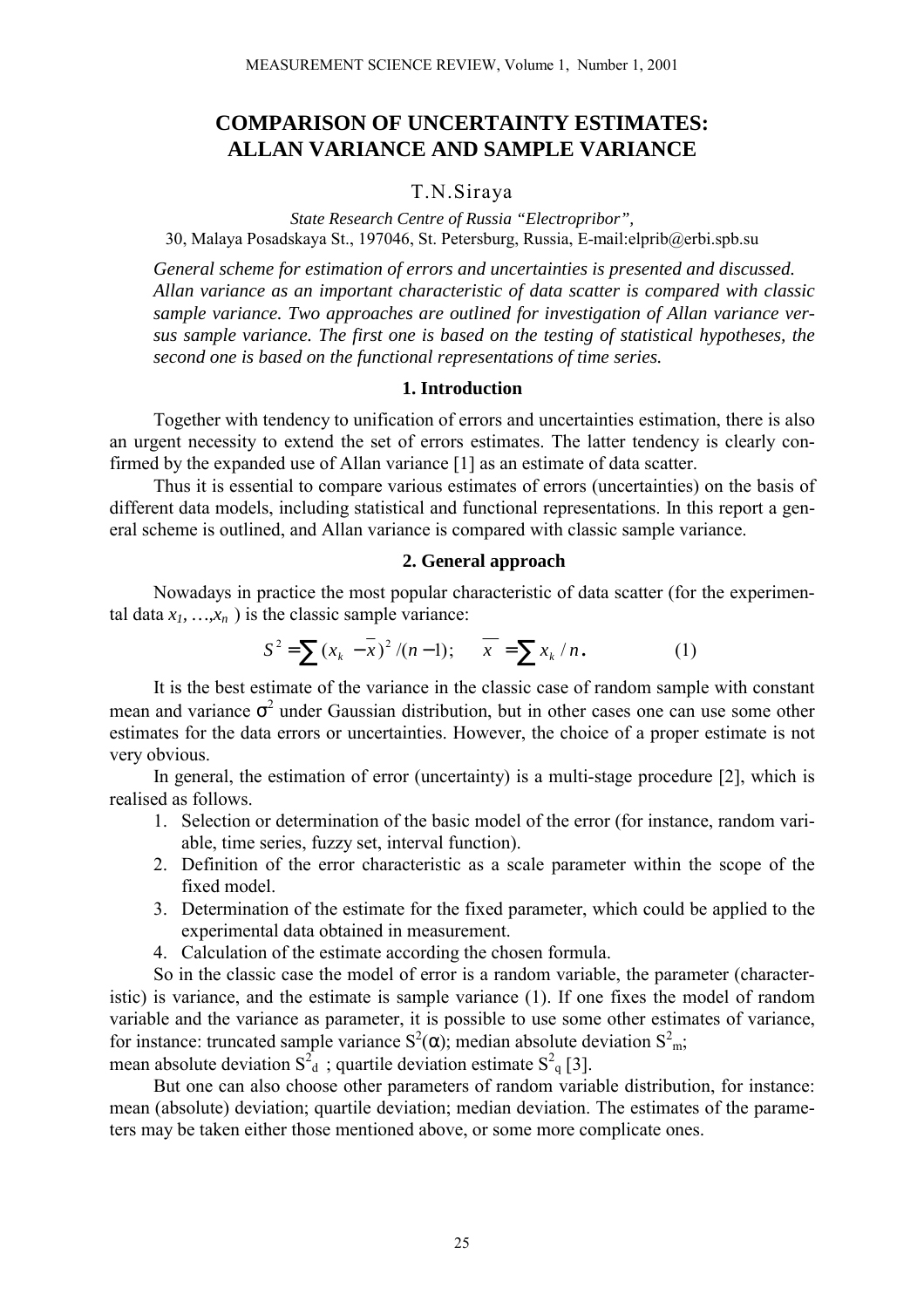This simple scheme clearly illustrates the vast set of the parameters, which may be used as error characteristics, and the vast manifold of the estimates for these parameters. Nevertheless, the sample variance is still the most popular one.

But lately another scatter characteristic was proposed - Allan variance [1], evaluated as

$$
\sigma_a^2 = \sum (x_{k+1} - x_k)^2 / 2(n-1).
$$
 (2)

Allan variance proved to be very useful in many measurement problems. Nowadays it is widely used for data processing in measurements, especially in case of flicker or 1/f type noise. It is highly important in the measurements of time and frequency [ 4 ].

However, Allan variance is usually introduced as just an empirical value. In this paper two ways are proposed for the formalisation of Allan variance as an important scatter characteristic of data. Allan variance is also compared with classic sample variance for revealing the scope of each estimate.

## **3. Statistical approach**

The first approach is based on the testing of statistical hypotheses. It should be noted that the ratio of Allan variance to the sample variance was used as a test statistic in the classic mean square difference test [ 5 ]:

$$
r = \sigma_a^2 / S^2.
$$

Here null hypothesis H<sub>0</sub> is that  $x_1, ..., x_n$  is a random sample with constant mean,  $Dx_k =$  $\sigma^2$ :

$$
H_0: E x_k = c.
$$

It could be tested against various alternatives. Usually this test is used in metrology to reveal a systematic shift in data, so the alternative is the following:

$$
H_1: E x_{k+1} = E x_k + h.
$$

The properties of the ratio r are analysed under hypothesis  $H_0$ . If  $x_1, \ldots, x_n$  is a random sample with Gaussian distribution, there are formulas:

$$
E\{r\}=1, D\{r\}=(n+2)^{-1}+O(n^{-3}).
$$

Moreover, statistic (r-1)  $[(n^2-1)/(n-2)]^{1/2}$  is asymptotically standard Gaussian variable.

The critical region is as follows:

$$
D(\alpha) = \{ r < r_{min}(n, \alpha) \},
$$

and in this case hypothesis  $H_0$  is rejected (so systematic errors are present). The critical value  $r_{min}(n, \alpha)$  for  $n > 60$  is evaluated by the formula

$$
r_{min}(n, \alpha) = 1 + z_{\alpha}/[n + (1 + z_{\alpha}^{2})/2]^{1/2},
$$

where  $z_{\alpha}$  -  $\alpha$ -quantile of standard Gaussian distribution.

But some other alternative hypothesis may be also considered, first of all - the time series with non-correlated increments:

$$
H_2: x_{k+1} = x_k + z_k.
$$

where  $z_k$  - increments with variance  $Dz_k = \sigma_0^2$ , or innovation series for  $x_k$ .

The properties of the ratio r under hypotheses stated may be used for comparing the fields of application of two characteristics, Allan variance and sample variance. In particular,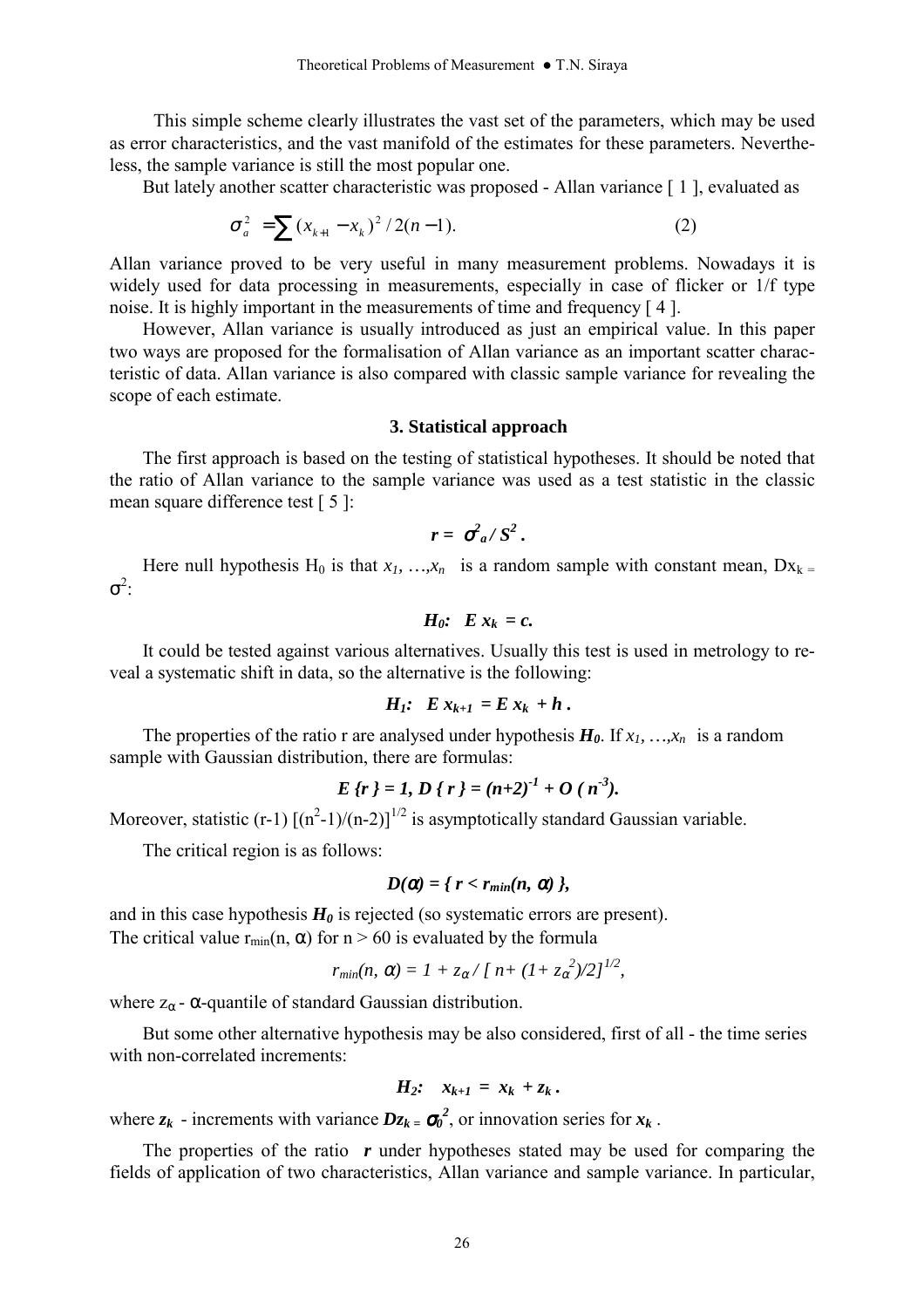Allan variance  $\sigma_a^2$  is the best estimate of the increment variance  $\sigma_0^2$  under hypothesis  $H_2$ , whereas sample variance  $S^2$  is the best estimate of variance  $\sigma^2$  under hypothesis  $H_0$ .

# **4. Hilbert space approach**

The second approach is based on the vector (functional) representation of time series (or random process).

If R (s, t) is a correlation function on the set T (s,  $t \in T$ ), then H (R) is defined as the reproducing kernel Hilbert space (RKHS) with the kernel R (s, t) [ 6 ]. This is a space of the function on the set T with the following properties:

1) all the functions  $R_t = R(t, .)$  belong to H (R);

2) scalar product of any  $f \in H(R)$  to function  $R_t = R(t, .)$  is the value of f at t:

$$
(f, R_t)_R = f(t).
$$

So the function  $R_t = R(t, t)$  defines the linear functional in H (R), giving the value in t.

Random process x (t) with correlation function R (s, t) has a canonical isomorphic representation in the space H (R) with kernel R  $(s, t)$ : random variable x (t) corresponds to the function  $R_t = R(t, .)$ , and random variable  $h \in H(x)$  (belonging to linear span of the random process x (t)) corresponds to the function  $f \in H(R)$ , such as

$$
f(t) = (h, x(t))_R = E h x(t).
$$

In particular, for the discrete time series  $x_1, ..., x_n$  on the finite time interval  $[1...n]$  with covariance matrix R (s, t), Hilbert space H (R) is n-dimensional vector space*,* containing all the vectors of the form  $R_t = R(t, .)$ , and the scalar product of a vector  $x \in H(R)$  to  $R_t = R(t, .)$ is just t-component of  $x$ :

$$
(x, R_t)_R = x_t.
$$

Functional space H (R) is a convenient tool for investigating of the various properties of random processes. An important advantage of RKHS representations over spectral ones is that RKHS representations are applicable for both stationary and non-stationary processes, and are also valid for generalized random processes (such as white noise or flicker noise). On the other hand, for the stationary processes RKHS representations are directly related with the spectral ones, so all the "spectral" results may be simply formulated in terms of RKHS. This representation is also related with the canonical innovation representations by H.Wald and H.Cramer for non-deterministic time series and random processes.

In particular, if  $x_1, ..., x_n$  is non-correlated time series (or random sample) with, then RKHS is  $1<sup>2</sup>$ -vector space with norm

$$
\|x\|^2 = \sum / x_k^2.
$$

That is numerically coincides with the formula of sample variance (with mean 0).

In the case of generalized white noise process, Hilbert space H (R) is just the space of square-integrable functions  $L^2$ :

$$
H(R) = {g: \|g\|^2 = \int |g(t)|^2 dt < \infty }
$$
.

If  $x_1$ , ...,  $x_n$  is time series with non-correlated increments, the corresponding RKHS is the vector space with norm

$$
\parallel x \parallel^2 = / x_0 /^2 + \Sigma / x_{k+1} - x_k /^2
$$

That is numerically coincides with the formula of Allan variance (with  $x_0 = 0$ ).